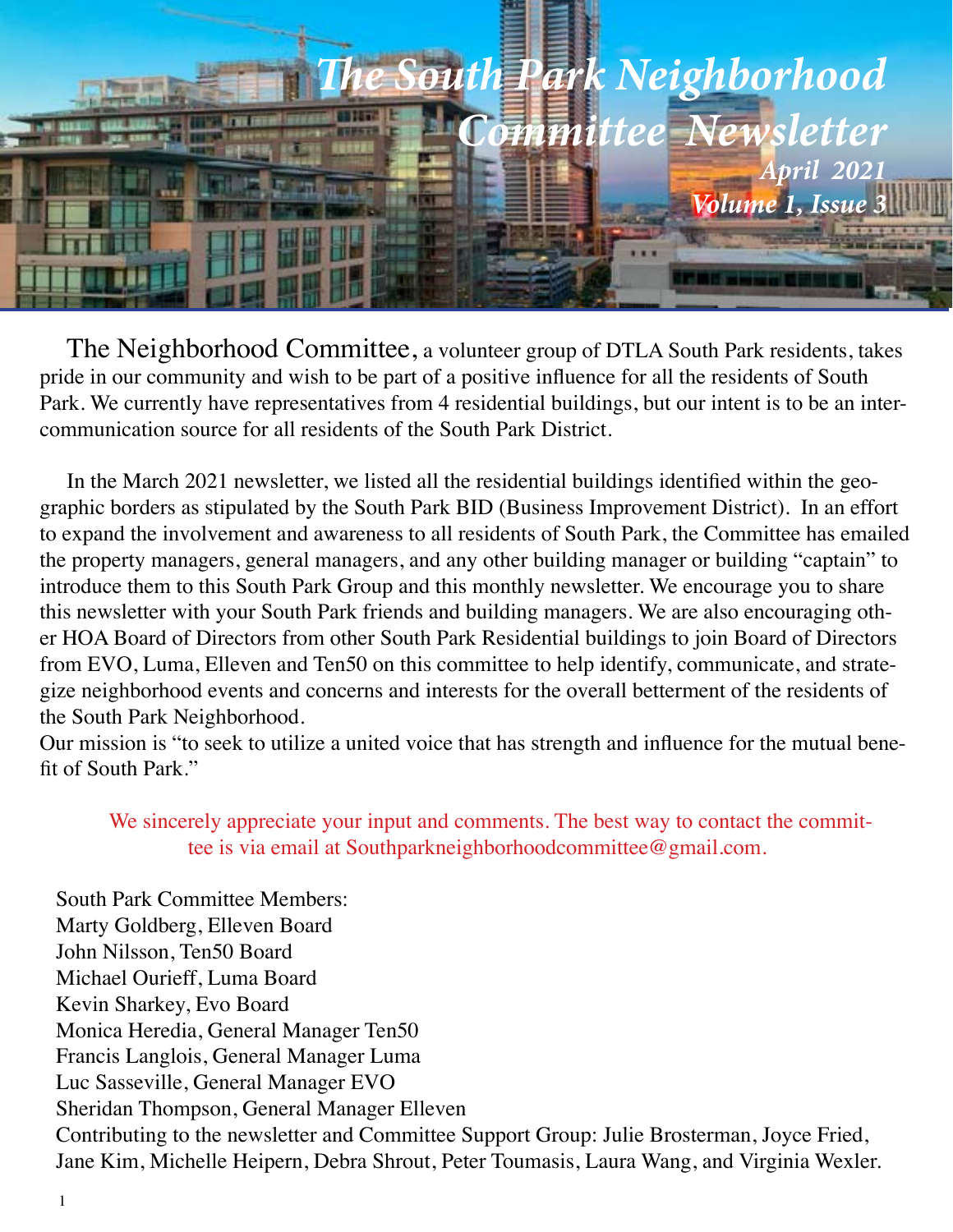# *Safety and Welfare*

## Transportation in South Park, Part I: Cars By Virginia Wexman

South Park must be the most transportation-rich district in LA. We have more and better options for all forms of transportation than anywhere else in the city, including cars; micro-transit modes like bikes and scooters; public transit; and walking. The city's DTLA 2040 plan further expands on these options.

The following discussion of cars is the first of a four-part series describing the various modes of transportation in our neighborhood and the controversies surrounding each one.

Car owners can readily access all parts of LA county via the nearby 110 and 10 freeways. Some South Park buildings have installed infrastructure for electric vehicles. Those who prefer to rent cars have numerous options both within South Park itself and in locations immediately adjacent to us. These include:

- Avis, 888 S Figueroa
- Sixt Rent a Car, 900 W 8th
- Hertz, 900 W. Olympic

• Zipcar, 1150 S. Flower and 900 S Figueroa

• Black and White Rental Cars, 939 S Figueroa

- Midway Car Rental, 1218 S Figueroa
- Budget Car Rental, 700 W 7th
- Blue LA Electric Cars at 820 S. Hope, 1306 S Hope and 225 E 11th

Car Controversies:

• Speeding and drag racing: Both speed-



ing and drag racing can cause accidents that destroy property and kill and maim members of our community. According to the local police, more drivers are indulging in such practices since the onset of the pandemic, possibly because some laid-off workers are filling time with dangerous bouts of joy riding. Drag racing has also been fueled by celebrations following sport-related events such as the death of Kobe Bryant and the victories of the Dodgers and Lakers. In response, two bills currently before the California legislature, AB 550 and SB 735, propose to increase the use of automated speeding enforcement in designated areas.

• Noisy mufflers. Again, the pandemic has exacerbated this problem, probably for some of the same reasons cited above.

• Congestion. Olive, Grand and Flower are major arteries leading to and from the 10 freeway, and our cross streets take cars to the 110; thus, congestion has always been a problem in South Park. Whether the pandemic will lead to a reduction in commuting to and from downtown offices remains to be seen.

• Pollution. To mitigate the harm done by car exhaust, some South Park buildings have installed infrastructure that will support hook-ups for electric vehicles.

Continued, Page 7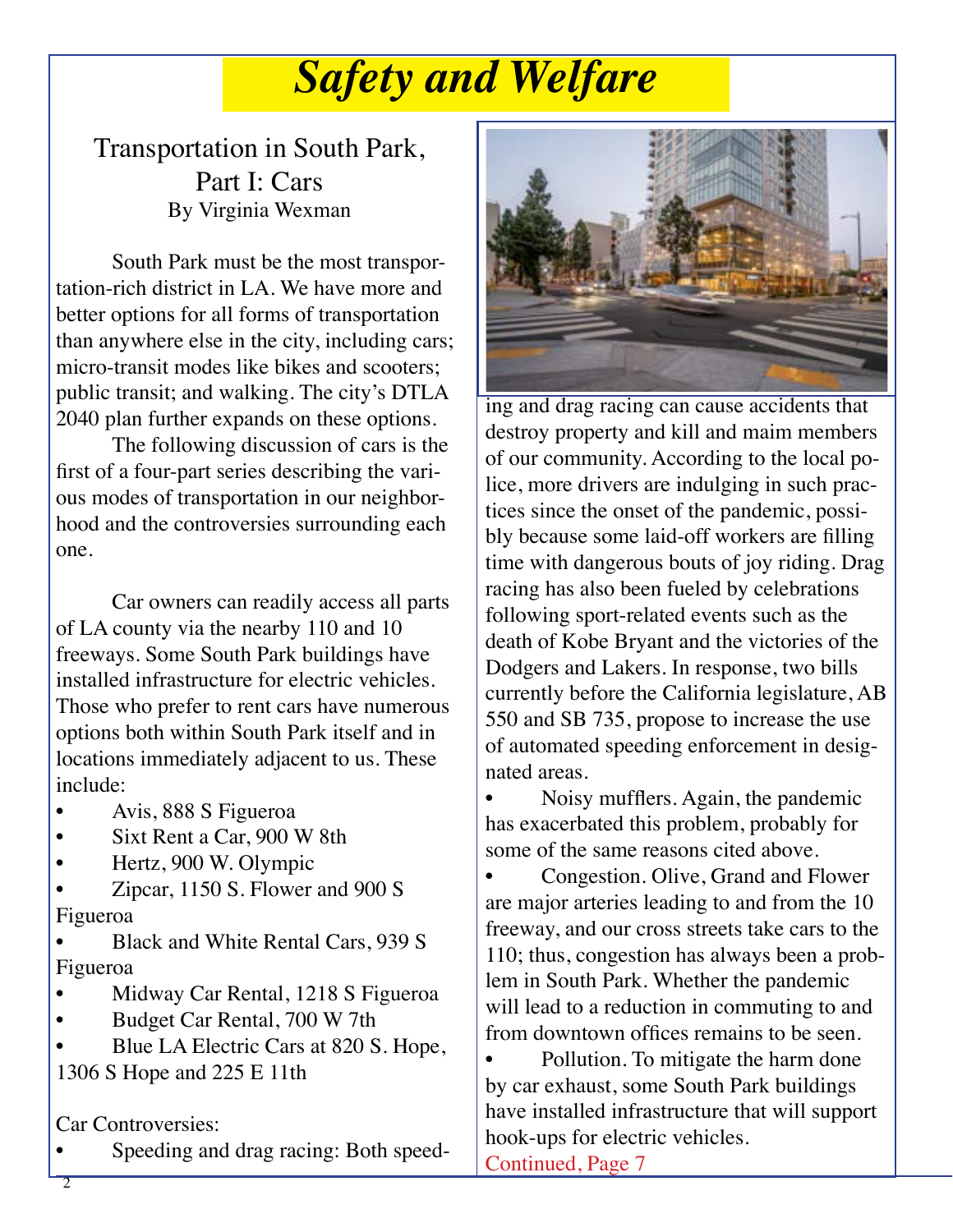## *Project and Building Development*

## *PROPOSED HOTEL PROJECT 1130 S. Hope*

Strong Opposition Continues for the 1130 S Hope Street Hotel Project By Marty Goldberg

 Opposition was heard from South Park residents regarding a proposed hotel project at 1130 South Hope Street at recent city meetings where the developer was seeking support to move the project forward.

 In March, the South Park BID (Business Improvement District) and DLANC (Downtown Los Angles Neighborhood Council) Planning Committee held public meetings involving the hotel project. Homeowners in Elleven, Luma, and Evo voiced opposition about the project's design, non-compliance of the city's code and design guide, and the history of advancing this project through city channels.

On March 16th, DLANC's Planning Committee voted 3 in favor, 1 opposed and 2 abstentions to recommend supporting the project to the DLANC board with the following conditions: A cover over the equipment on the roof to reduce noise, the pedestrian sidewalk remain open during construction, and a 24-hour front desk presence at the hotel.

On March 17th, the South Park BID's Infrastructure and Planning Committee voted down a motion recommending the board support the project. On March 23, at the SPBID Board meeting, the Board also voted not to offer support for the 1130 South Hope Street project.

 The HOA (Homeowners Association) of Luma, EVO and Elleven have formed an alliance to strongly oppose this project. EVO and Luma have engaged with legal counsel, and the Elleven HOA has formed an ad hoc committee to perform due diligence on the history



of the current vacant lot and the current project's path through city channels.

 The developers continue to move forward for approval of the 1130 South Hope project by LA City Planners. The next meeting regarding this project is the DLANC Board meeting on Tuesday, April 13, at 6:30 pm. Information on how to attend this meeting will be shared by building managers when available.

 The opposition by the HOAs of Luma, Evo, and Elleven to the proposed hotel plan is based on the following issues.

 1. Project not proportional to the size of the site. A project can be built on the site, assuming it is reasonable and fits within the Code and Design Guide. This building does not comply with the guide and is out of scale for the small 7,800 square foot site. The applicant states that it is "not feasible" to comply with the Design Guide's required setbacks and building separation because of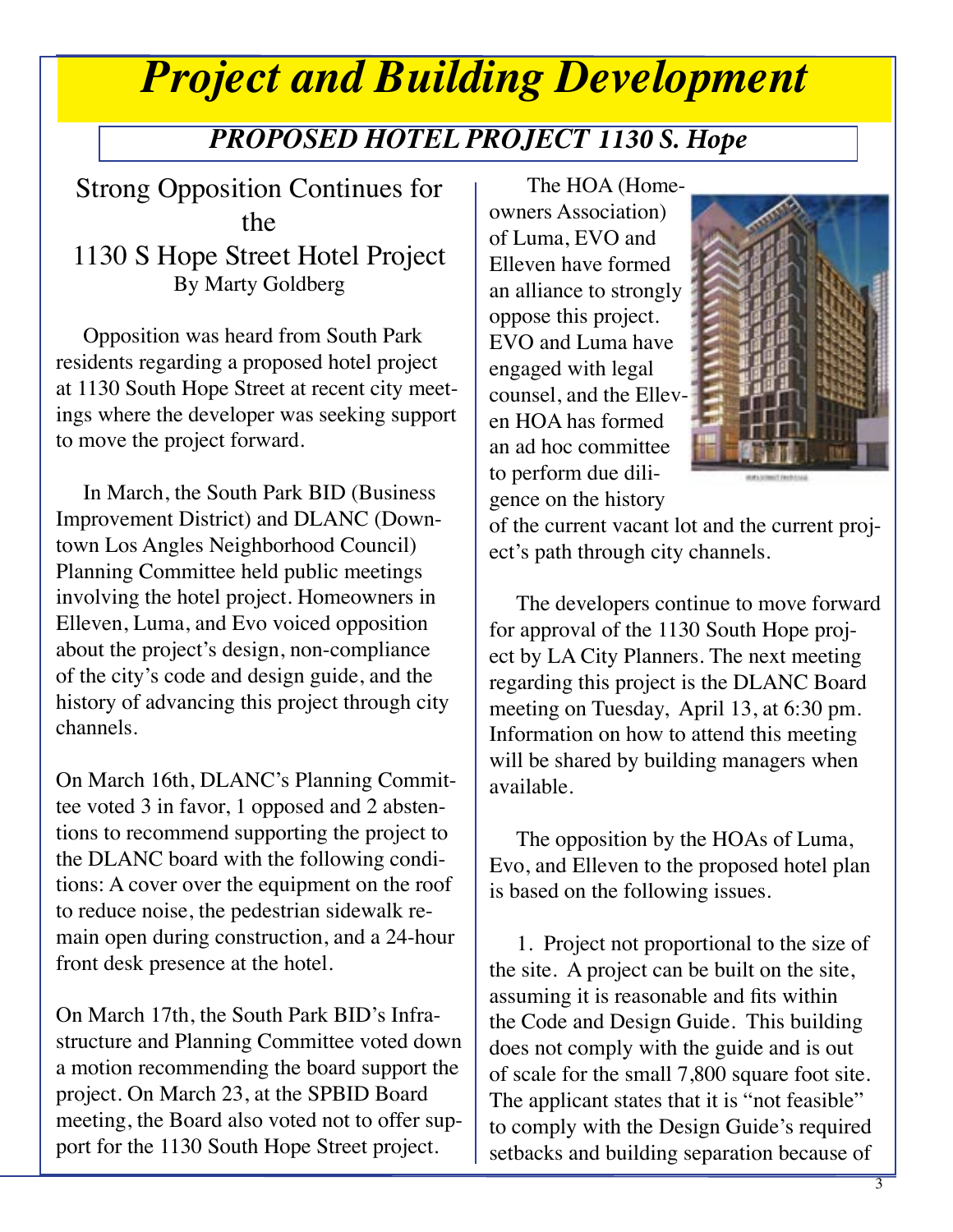#### 1131 S. Hope, continued

#### 2. Key Issues with Hotel:

 a.Minimal Service/Staff. The proposed hotel would have self-check in and self-parking with 2-3 employees per shift, no valet, no one to operate the car elevator, no one to control misbehavior, and no front desk check-in. This operational plan raises security concerns.

 b.Alley Use. The narrow 20-foot alley is currently filled daily with activity from the current buildings including a garage entrance for Evo and Luma. The proposed hotel has a single car elevator for use by guests to self-park in the automated garage one at a time. Hotel guests would need to cue in the alley for the car elevator. The design does not provide a separate ADA loading/pull out required by code. The loading dock is adjacent to the elevator and is in the same wait line as the guest parking queue.

 c.Street Façade and Drop Off. The applicant assumes most of the 144 rooms (288 guests) would use rideshare. The 50-foot façade only provides area for two or three cars to drop off – and a rideshare queue would block the Evo entrance driveway to the south. There is not enough drop off area for the volume of guests, and no employee to assist in controlling traffic. The design also does not comply with the Design Guide or South Park BID development values, including open space, landscaped areas, seating, dog run, because the site is too small and it is "not feasible." The small retail space will only be sundries for the hotel guest and not for the neighborhood.

 d. South Side Yard Request. Evo owns the lot south of the proposed project, which is the same size as the hotel lot, and may be developed in the future while maintaining the access drive. The project applicant assumes no future development by Evo on this lot and has provid-

ed zero side setback on the lower floor (with unpermitted garage ventilation), and 5-foot side setback to the hotel guest windows facing this lot. The code requires a 15-foot setback for a 12-story project, and the Design Guide requires a 40-foot setback to an interior lot line, and 40-foot setback to an alley. None of which is met in the proposed design.

 e.Noncompliance with Design Guide. The hotel does not comply with design guide setbacks. They do not comply with commercial frontage requirements, and do not comply with landscaping and design requirements. A hotel use would require 15-foot setbacks on all sides, but because they include a 388 square foot retail use, it is considered a mixed-use project and there are 0 setbacks in the code for mixed use facing an alley. The retail must be maintained and must be open and accessible to the public at all times. If it is just for hotel guests, it is considered incidental to hotel use and not retail and therefore would require setbacks on all sides.

 f. Noise. The project will have noise impacts during construction and operation. Luma residents have balconies and windows that face the project – but the Noise Study does not evaluate the noise impacts from the closest residents. The study also uses decibel levels far lower than City's standards. The mechanical vents at the top, the automated parking (floors 2-5), and rooftop and front drop off noise will be heard by the neighbors. There are similar faults in other technical studies.

 g.Construction. The construction will require closing the alley for staging for over a year because it is not feasible to stage from the 50-foot street frontage.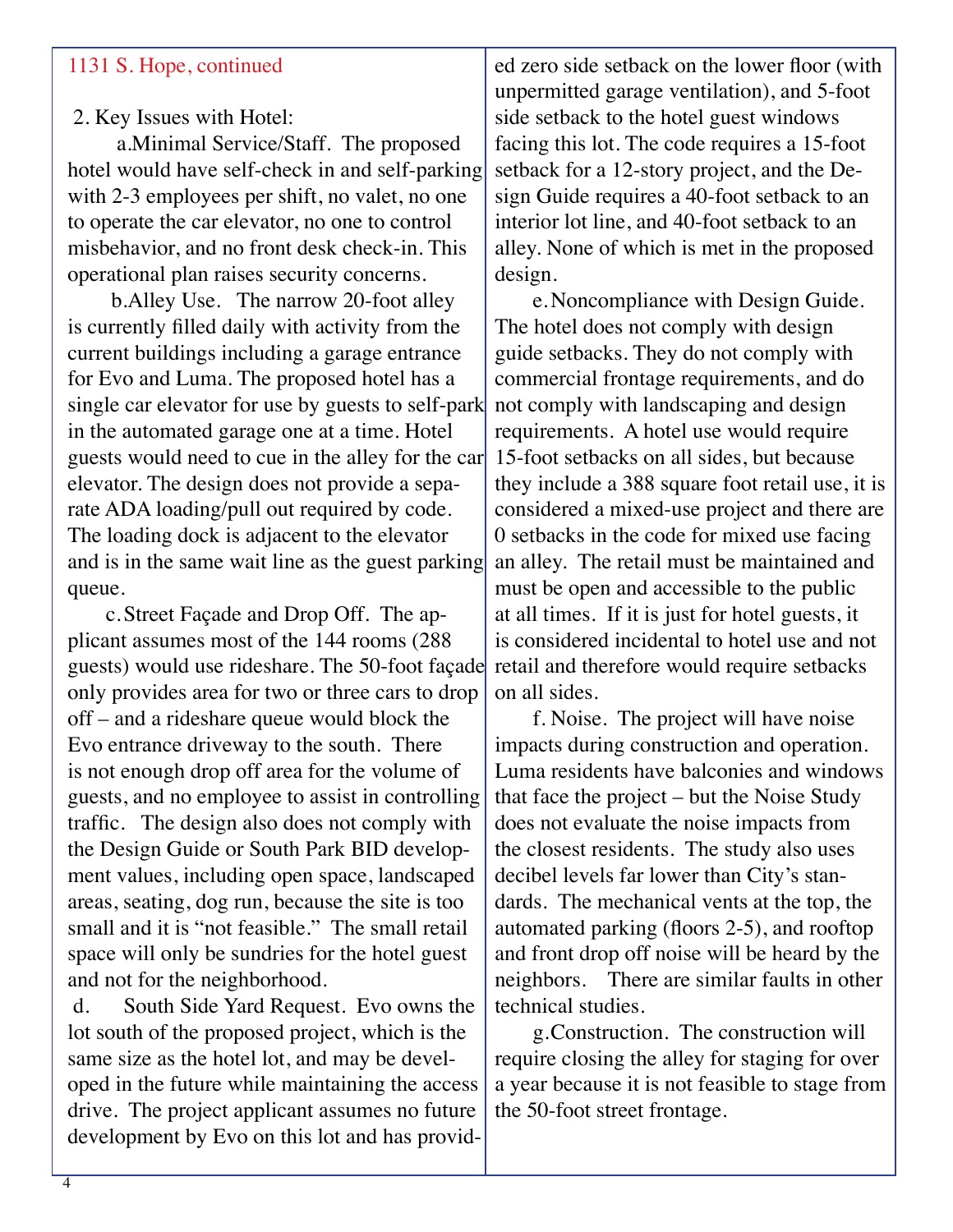### *A Modest Proposal…*SOLAR PANELS FOR EVERY ROOF TOP IN SOUTH PARK By: John Nilsson



 *The South Park Community, with acres and acres of flat roof tops, has the potential of creating its own power grid!*

 Clean, carbon free electricity is needed to stave off climate change and improve our air quality. Taking the sunlight now bouncing off South Park roofs and turning it into electricity would have tremendous benefits for our future including providing electricity for electric vehicle charging stations.

 The need for electric vehicle charging stations has arrived. Name a building within the borders of South Park that offers unrestricted public vehicle charging which meets this growing demand. The age of the EV is rapidly approaching, fueled (pun intended) by the rapid drop in Li-ion battery cost. In 2014 the Li- ion battery cost an average of \$500 per kilowatt hour to produce. Today it's more like \$200 per kilowatt hour and soon – as early as next year – the cost will drop to less than \$100 per kilowatt hour! Not only has this resulted in electric cars with 400+ mile on average range per charge but has hastened the arrival of the all-important "Crossover Point" when electric vehicles are actually cheaper to purchase than their gas-powered equivalent. Every year Bloomberg pushes up the crossover date when EV's will be cheaper to purchase new than a combustion vehicle. Back in 2017 they said it would happen in 2026. Then the date was revised to 2024. Now recently they changed their projection to 2022!

Within the next 15 years, it is almost 100% certain that most new cars manufactured will be EV's. (continued next page)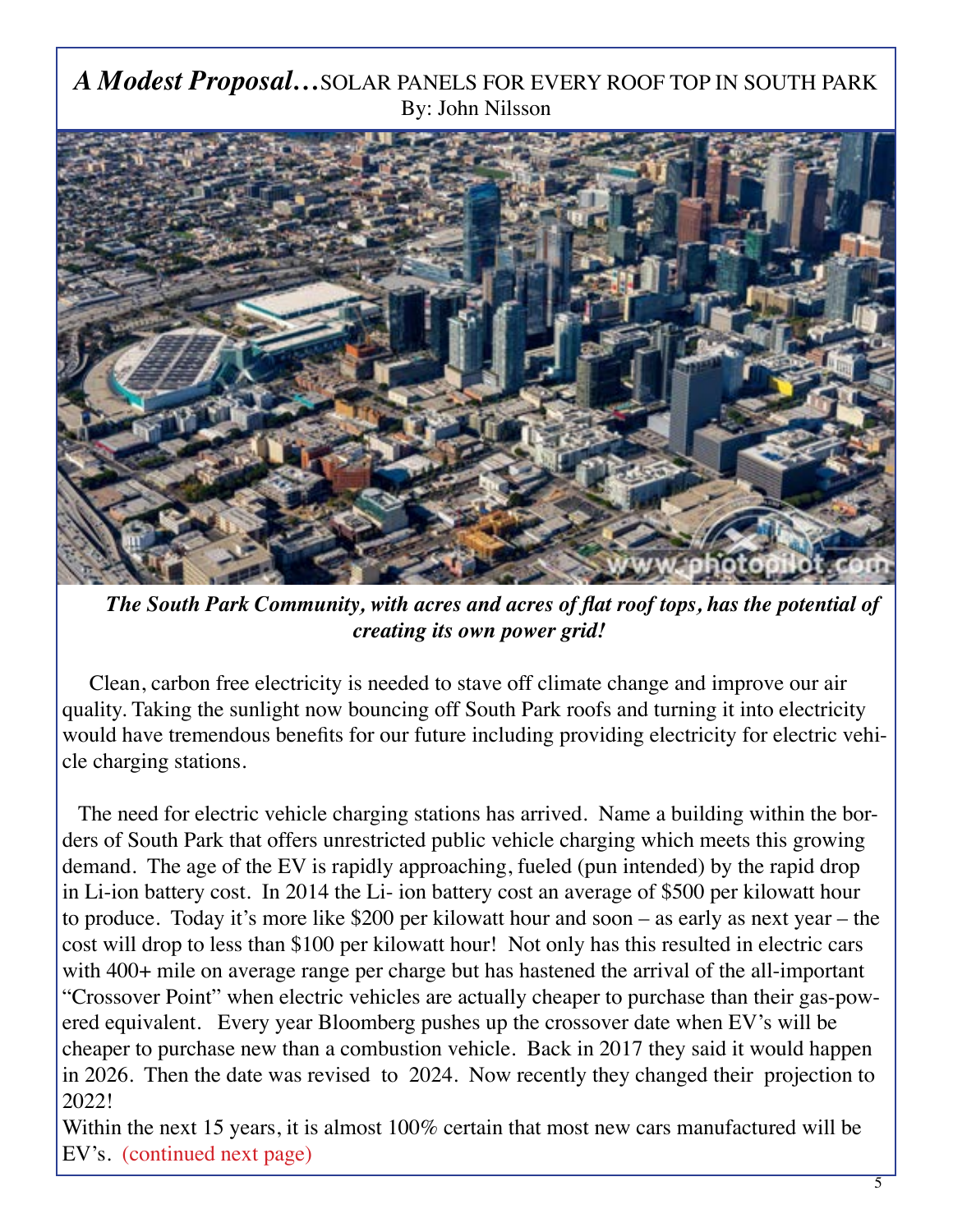#### (A Modest Proposal, continued)

 As of 2021, economists are predicting the number of EV's on the road will start going up exponentially (especially in California). This means that 2% EV's on the road in 2021 becomes 4% in 2022, 8% in 2023, 16% in 2024, 36% in 2025. That is just 5 years… *and the sixth year should see 64% of the cars on California roads being EV's!* 

 Not only is this good news for the air we breathe, economists estimate an electric vehicle will cost you about 10% of a similar internal combustion car to own when you consider the cost of gasoline and maintenance on gas powered vehicle. Not only is there a huge savings on fuel costs with an EV, most EV's have as few as 20 moving parts where gas powered cars can have up to 2,000. An EV has no oil changes, no tune-ups, no spark plugs, air filters, coolant or transmission fluid - there is essentially zero maintenance short of rotating the tires. If you have a choice of getting essentially the same car, but one is cheaper to buy, costs 90% less to maintain and use on a daily basis, and lasts up to five times longer… which car will you buy? The point is not just EV's are the Green Choice, EV's are now the Economic Choice. The balance has been tripped. Gas powered cars are doomed.

 But…..(there's always a But) the rapidly accelerating need for electricity to feed our life styles and our vehicles is going to cause a big shortage of electricity supply over the next 10 years. Southern California is already struggling to produce enough electricity – even without the tidal wave of Teslas, electric Chevy's, Fords, and Toyotas in our immediate future. This coming electricity shortage is arriving soon. We in South Park can ensure our electric future by taking advantage of the acreage over our heads.

 Now is the time to seriously consider turning every roof in the neighborhood into a power plant fueling our air conditioners and our individual EV charging stations. Over the next few months, the South Park Neighborhood Committee will be investigating ways to bring reality to electrical independence. *Contact John Nilsson at dtlanow@gmail.com if you have a keen interest or the technical skills to add to this endeavor. Let us make this happen!*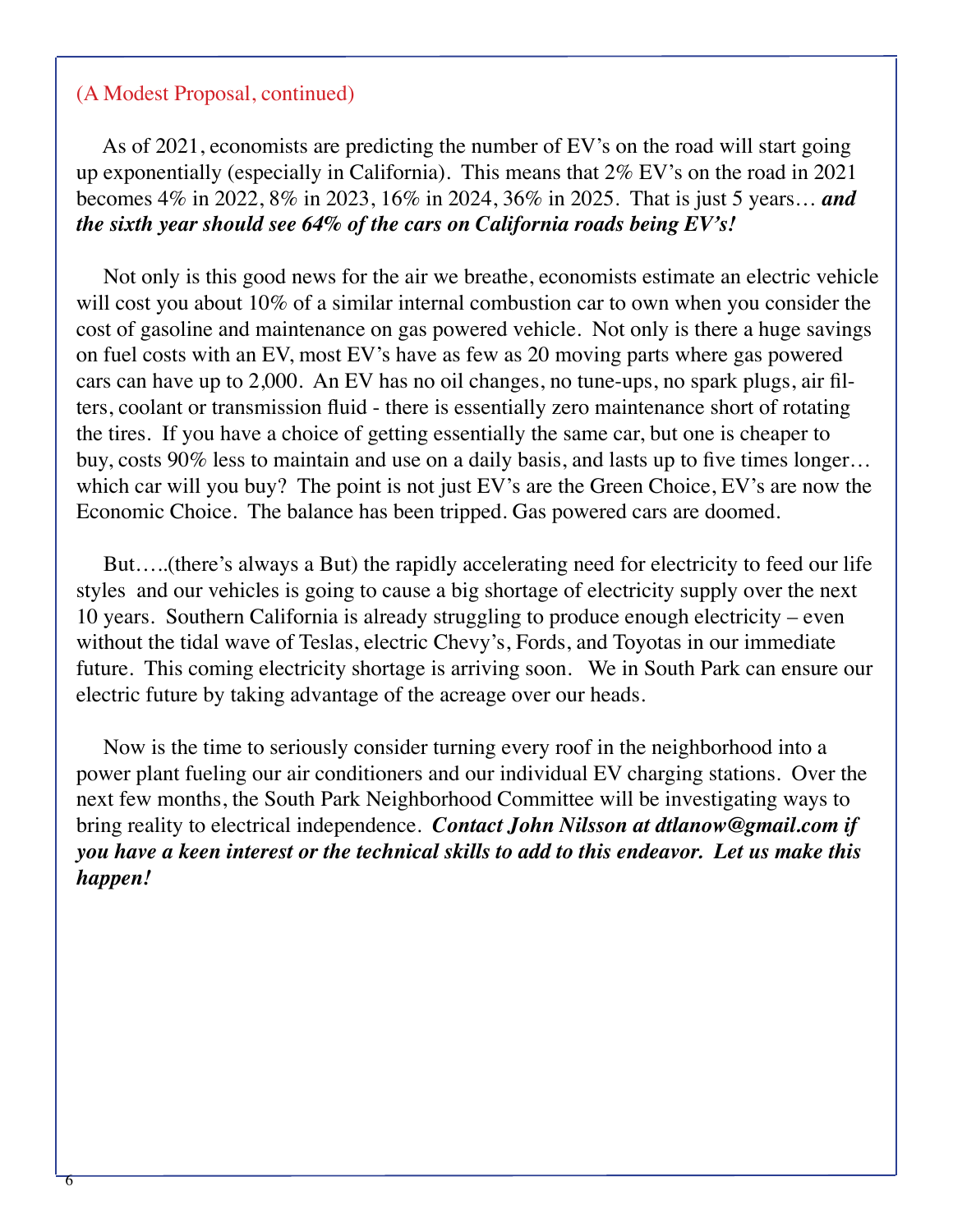#### Part 1, Cars, coninued from Page 2

Parking places on the street and in garages: The presence of LA Live, Staples Center and the Convention Center in South Park means that a multitude of parking garages and parking lots crisscross our neighborhood. Resident parking presents a different picture. Because many downtowners don't drive, the DTLA 2040 plan eliminates on-site parking requirements in new buildings. Buildings that choose to include parking often hide their parking garages from the street, fronting nearby sidewalks with commercial or residential units to create a more pedestrian friendly environment. As for street parking, some believe it should be eliminated, save for loading zones, to create a more pedestrian-oriented environment.

*We invite readers to respond: which of these issues are the biggest concern to you, and what do you suggest can be done to alleviate the controversy? Other issues concerning cars? Make your viewpoint heard by writing a letter to the editor of this newsletter at southparkneighborhoodcommittee@gmail.com.*

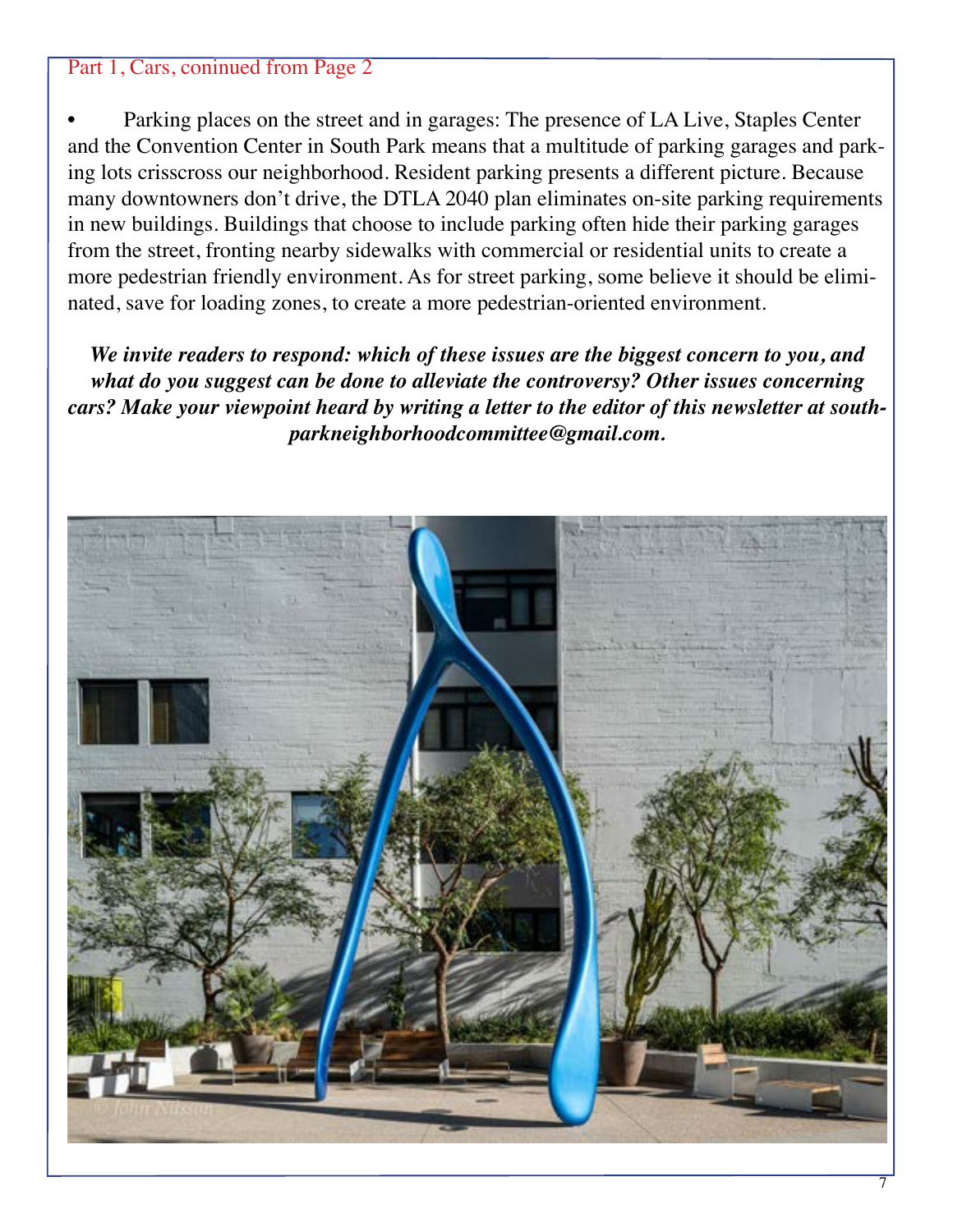## Redistricting and South Park by: Virginia Wexman

 During the year 2021 the borders of all Los Angeles City Council districts will be redrawn. Currently, District 14, which takes in Downtown LA, including South Park, snakes down from the 134 freeway to the north through El Serreno and Boyle Heights and stops at the 10 freeway just south of Venice Boulevard. Though District 14 is bordered to the west by the 110 freeway, the Convention Center is excluded; it is part of District 9, which encompasses neighborhoods to the south of us.

The guidelines governing the redistricting process include drawing borders that define roughly equal numbers of residents and keeping together what are called "communities of interest," an admittedly vague term that can refer to economic, social or other commonalities. But it is not clear how the principle of creating districts that represent communities of interest--however defined- -was followed during the last redistricting process in 2011. At that time the Los Angeles City Council, then headed by Councilman Herb Wesson, joined most of Downtown to Boyle Heights, the neighborhood to the east of us and an important center of the Latino community in LA. José Huizar, who then represented Boyle Heights, thus came to represent Downtown LA as well. At the same time, the Convention Center came under the purview of Curren Price, Councilmember for the 9th district, historically home to many of LA's

African-American residents.

 If the present configuration of Downtown LA—and of South Park in particular appears to many as the result of a flawed redistricting process, we can now help to improve it. DTLA Strong, an all-volunteer group organized to work on downtown resident issues, supports all of downtown to be in the same district. "DTLA has coalesced over the last decade into a singular neighborhood, with unique strengths and challenges unlike anywhere else in the City of LA. To split up this neighborhood would be a terrible blow that would—either intentionally or unintentionally—dilute the ability for downtown residents to advocate for the city services that we deserve and have long been denied," said Anthony Bejarano, co-founder of DTLA Strong.

 The commission charged with advising the city about redistricting welcomes input from the public, so make your voice heard by emailing them at redistricting.LACity@lacity. org.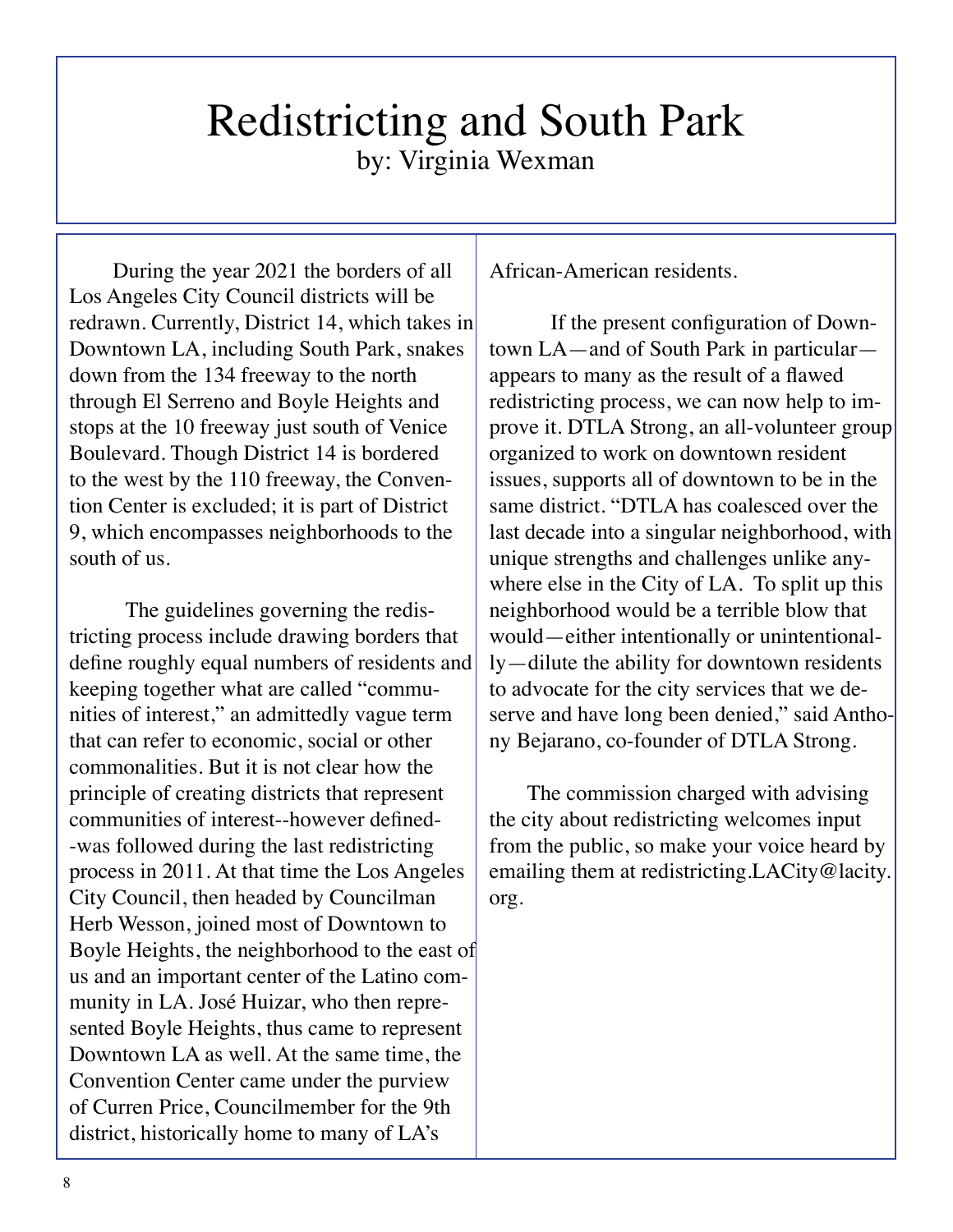# District Map Council District 14

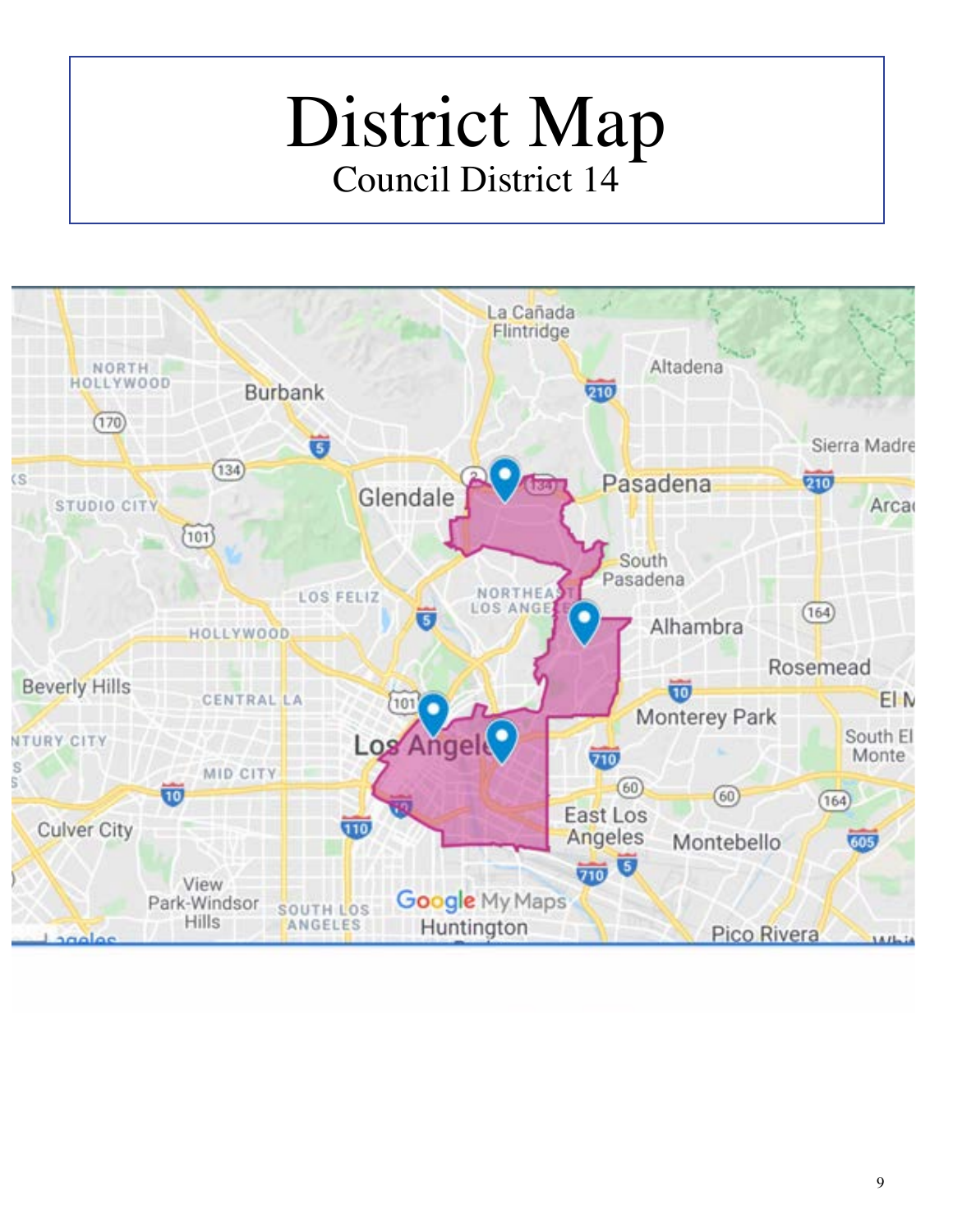A New 33,000 Square Foot Fitness Club has opened in South Park By Marty Goldberg

 RSG Group, the world's leader in fitness and lifestyle, has brought JOHN REED Fitness to North America with its first location in Downtown Los Angeles on the corner of 12th and South Hill Street. The Club has "33,000 square feet of style and sound." Their website calls out such slogans as "More than a gym-it's a living work of art," and a "musically curated fitness experience."

 I toured JOHN REED Fitness recently. Notwithstanding the hyperbole, when you walk in you will feel and see the vibe. Crisp music pumps your soul; colorful murals, flowing wood panels, effect lighting invigorate your senses; and exotic statues invoke curiosity. As you continue the loop you are awed with the state of the arts equipment, separate rooms for cycling, stretching, weight training, cardio, and relaxation.

 The RSG Group selected South Park as its first North American location stating, The new fitness music club opens in the vibrant neighborhood of South Park, where modern high-rise residential towers, entertainment, sports, and dining intersect.

 In addition, according to their press release, JOHN REED is a symbiosis of fitness, music, and design. Members receive unlimited training opportunities from free weights, cardio, functional and machine strength training with top-of-line equipment to an array of boutique-style classes with

dedicated instructors leading Cycling, HIIT, Pilates, Barre, Dance, Yoga, and more.

 "JOHN REED Downtown Los Angeles gives our members the best quality and training opportunities in an environment that is immersive, elevated and inclusive," said Robert Hull, Club Manager, JOHN REED Los Angeles. "I think more than ever, gym-goers want a place that really motivates and removes them from their everyday, a place that excites them. With our location's eclectic interior, the music curation, and exceptional equipment, we give our members that experience."

 Merging functional design with a club-like atmosphere, JOHN REED goes beyond the typical gym experience. Each of the 31 locations around the world have their own distinct style and personality reflective of the culturally rich neighborhoods they are set in. The new Los Angeles club takes you from the concrete jungle of Downtown into a safari themed journey with inspiring and surprising design elements throughout the space. Art highlights include original pieces by LA's internationally recognized artist, Robert Vargas, Berlin's street art duo Ron Miller, and LA based abstract artist Jaime Guerrero.

 Combining hi-fi with fitness, the body-rocking club hosts live DJs, both local and international, for five sets a week. Turning it up even more, JOHN REED's signature DJ-driven workout, the Boost Club, is a group class experience led by a live DJ and Trainer. The work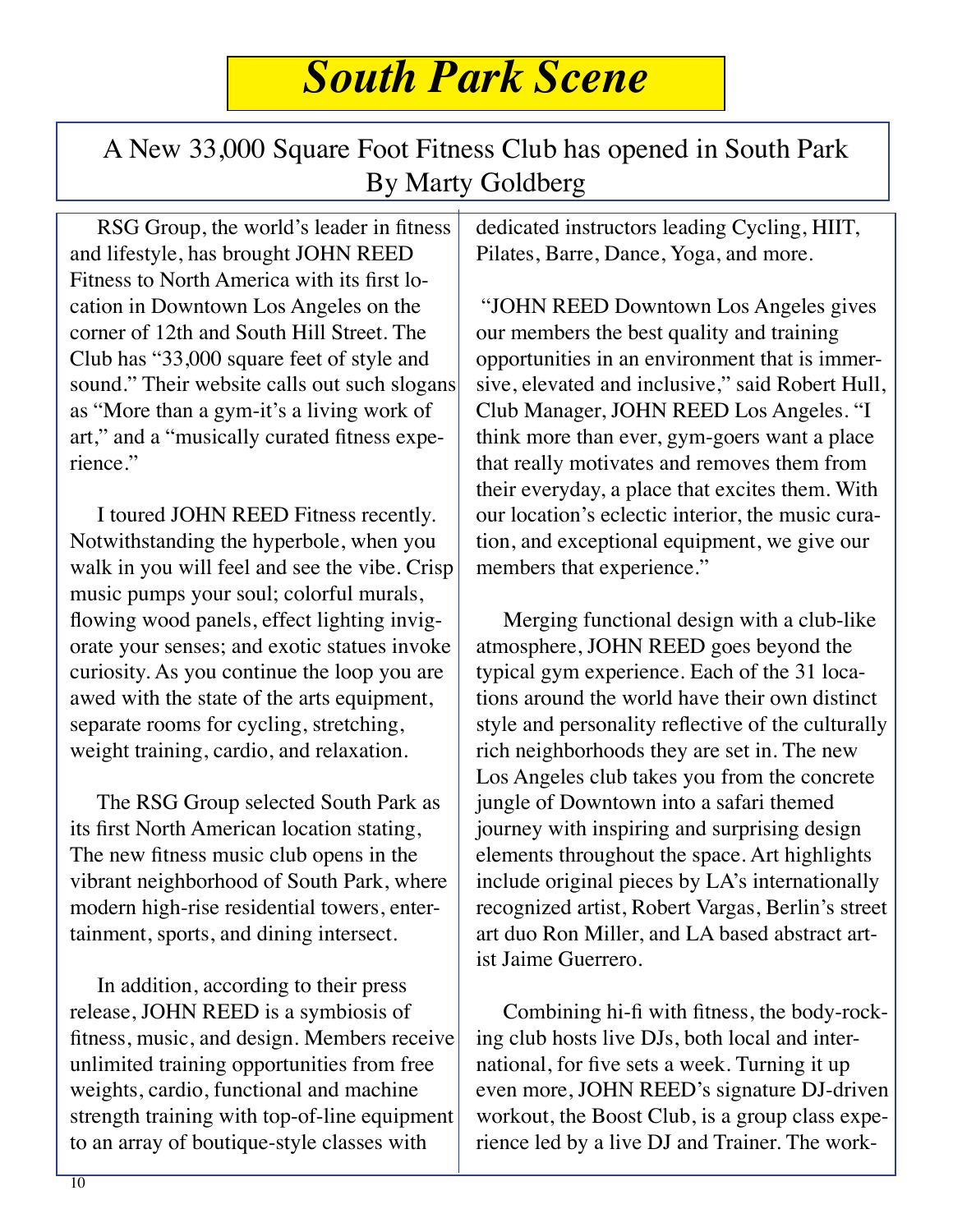out combines the best of strength, agility, endurance, and core trainining and arrangesthem to the rythem and the beats of the music to move and motivate. In addition to live





performances and hand-selected mixes, everyone is invited to access the club's carefully curated colleciton of music 24/7 through the free JOHN REED Radio App.

 Furthermore, members get unlimited access to amenities from the Snooze Room and Sauna to relax in post-workout, stylish locker rooms with Dyson hair dryers and salon quality hair and body care, as well as small intimate coves as retreats for social interaction. Open to the public, JOHN REED's Juice Bar offers handcrafted smoothies, coldpressed juices, and grab-and-go healthy snack options.

 Memberships are simple, affordable, and month-to-month, with no initiation or cancelation fees. At JOHN REED, members are empowered to take control of their fitness journey. HOURS OF OPERATION Monday – Sunday, 5am – 12am MEMBERSHIP RATE \$100/per month. Visit https://us.johnreed.fitness for more information and click here for a virtual tour of the Downtown Los Angeles location.



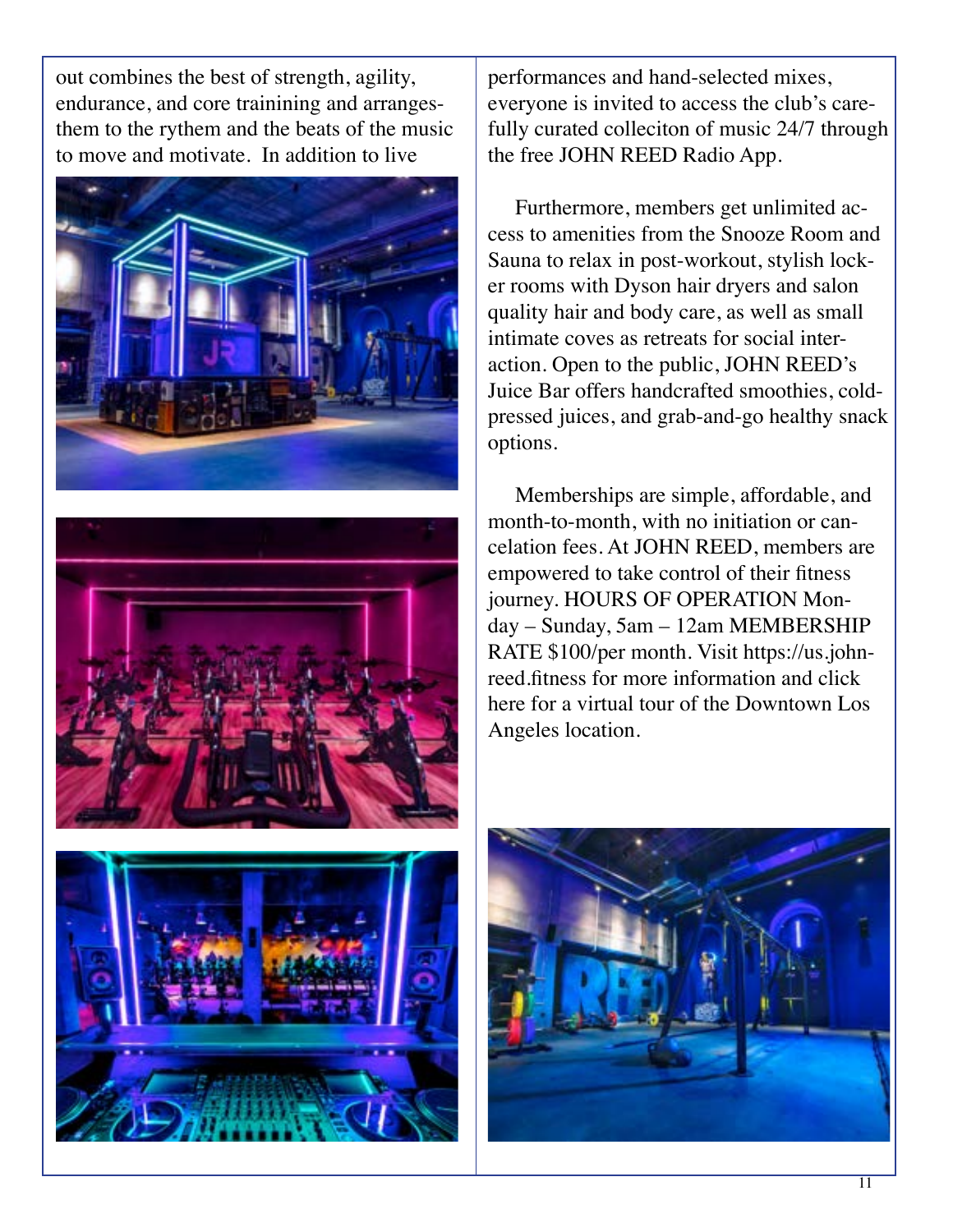# *Community Feedback*

NOISY CARS Hi there,

 Is anyone else bothered by the excessive amount of loud car noises (supercars & cars/ motorcycles that have modified exhausts) in South Park that echo off the buildings at all hours of the day and at nighttime?

 Especially on Grand Ave. I live at Luma facing 11th Street and can hear them when they're revving their engines and stopped at the light at Grand & 11th. It's the cars with the loud pipes. It seems to have gotten worse lately. It could be just single cars (as I don't see multiple cars drag racing or anything).

Not sure if anything can be done to address this?

Thanks! Teresa